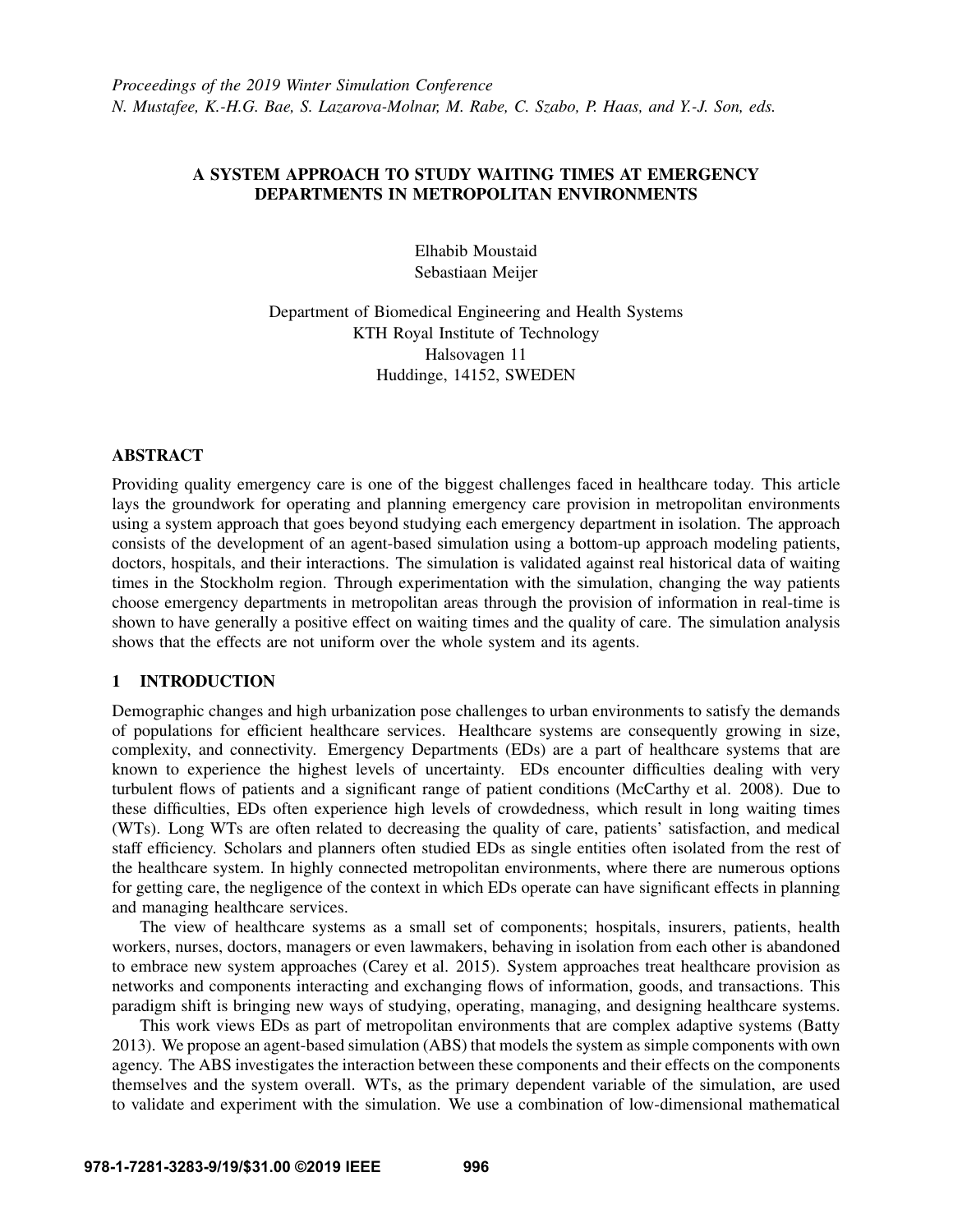models and aggregated data for developing and running the simulation for specific scenarios. The simulation is instantiated with the use-case of the Stockholm Region and its highly connected hospitals. Through this simulation, we investigate the effects of implementing an information system that can inform patients in real-time the emergency department (ED) that can provide the fastest emergency care (EC) in the Stockholm Region.

The remainder of this article contains six sections. The background section shows the relevance of the study. The third section presents the agent-based approach at a conceptual level and the implementation of the simulation for the Stockholm Region. Section [4](#page-7-0) shows the experiments run with the model, including a verification against known scenarios. We discuss the results in Section [5.](#page-9-0) Finally, we present the conclusion of this work in addition to potential future work.

## 2 STUDY OF EMERGENCY CARE IN LITERATURE AND INTENDED CONTRIBUTION

EDs have been studied carefully for their crucial role in healthcare systems. EDs experience high levels of crowdedness and are challenged to be flexible, rapid, and accurate. EDs overcrowding affects negatively both doctors and patients [\(Derlet and Richards 2000\)](#page-10-2). Patients have to deal with prolonged WTs, causing high dissatisfaction, possible pain, and even higher risks of mortality [\(Guttmann et al. 2011\)](#page-11-1). Doctors, on the other hand, find themselves obliged to rush to respond to high demands, which worsen the quality of care received by patients at EDs [\(Sun et al. 2000\)](#page-11-2). Overloaded doctors tend to rush some of their patients' related tasks impacting the overall quality of care [\(Hollingsworth et al. 1998\)](#page-11-3). Hoot and Aronsky's literature review of EC outlines possible causes and effects of the overcrowding of EDs [\(Hoot and Aronsky 2008\)](#page-11-4). According to the review, inadequate staffing and unfitting patients who do not need EC going all the same to EDs are amongst the causes of overcrowding.

A measure of overcrowding of EDs is the average or the median WTs at EDs. The WT of a patient is the time the patient waits at an ED from the moment they arrive into an ED to the moment they interact with a doctor. WTs are often used to evaluate EDs due to their importance from the patient perspective. [Sun et al. \(2000\)](#page-11-2) found evidence of WTs as a source of dissatisfaction for patients. [Gerard et al. \(2004\)](#page-10-3) found in a study that the length of the WTs in EDs are the second factor patients care the most about, just after being consulted by medical staff (doctor or a nurse). Moreover, [Mowen et al. \(1993\)](#page-11-5) found that merely informing patients about WTs during their visit increases their satisfaction, regardless of the accuracy of the information they receive.

Ways to reduce long WTs have been carefully studied in the literature. Operations research models have been used to evaluate different ways of dealing with WTs at a single ED [\(Bagust et al. 1999;](#page-10-4) [Stainsby](#page-11-6) [et al. 2009;](#page-11-6) [Monks and Meskarian 2017\)](#page-11-7). These methods had their shortcomings as they often focused on steady states and did not consider the chaotic nature of EDs' flows. Simulations, either agent-based or discrete event, are amongst the methods used to investigate possible solutions to EDs crowdedness. Simulation were used for instance to show the effects of manipulating functions such as patient diversions, staffing, interactions between doctors and patients on the general functions of EDs [\(Laskowski and Mukhi](#page-11-8) [2008;](#page-11-8) [Wang 2009\)](#page-11-9).

Most studies of WT and EDs usually limit the scope of their studies to a single ED despite the evidence that EDs can influence each other in some situations through diversion of an ambulance for example [\(Hoot](#page-11-4) [and Aronsky 2008\)](#page-11-4). [Laskowski and Mukhi \(2008\)](#page-11-8) present an ABS which intended to help ambulance diversion in a real-life setting. The simulation was designed to provide real-time help concerning scheduling and diversion in a study similar to [Aringhieri et al. \(2018\).](#page-10-5) [Moustaid et al. \(2018\)](#page-11-10) took this further and built a simple ABS that explores the potential of using a bottom-up approach to model EDs and their WTs in urban areas. The simulation despite relying on simple building blocks showed a good fit with real-data.

The study of WTs is not only limited to investigating processes taking place inside EDs, but also to the nature and the drivers of the demand for EDs. [McCarthy et al. \(2008\)](#page-11-0) shows the unpredictability of ED flows through a statistical analysis of 1-year data, in the form of flows by hours that show flows to follow the Poisson distribution. This means that flows per hour are not determined by past hours flows,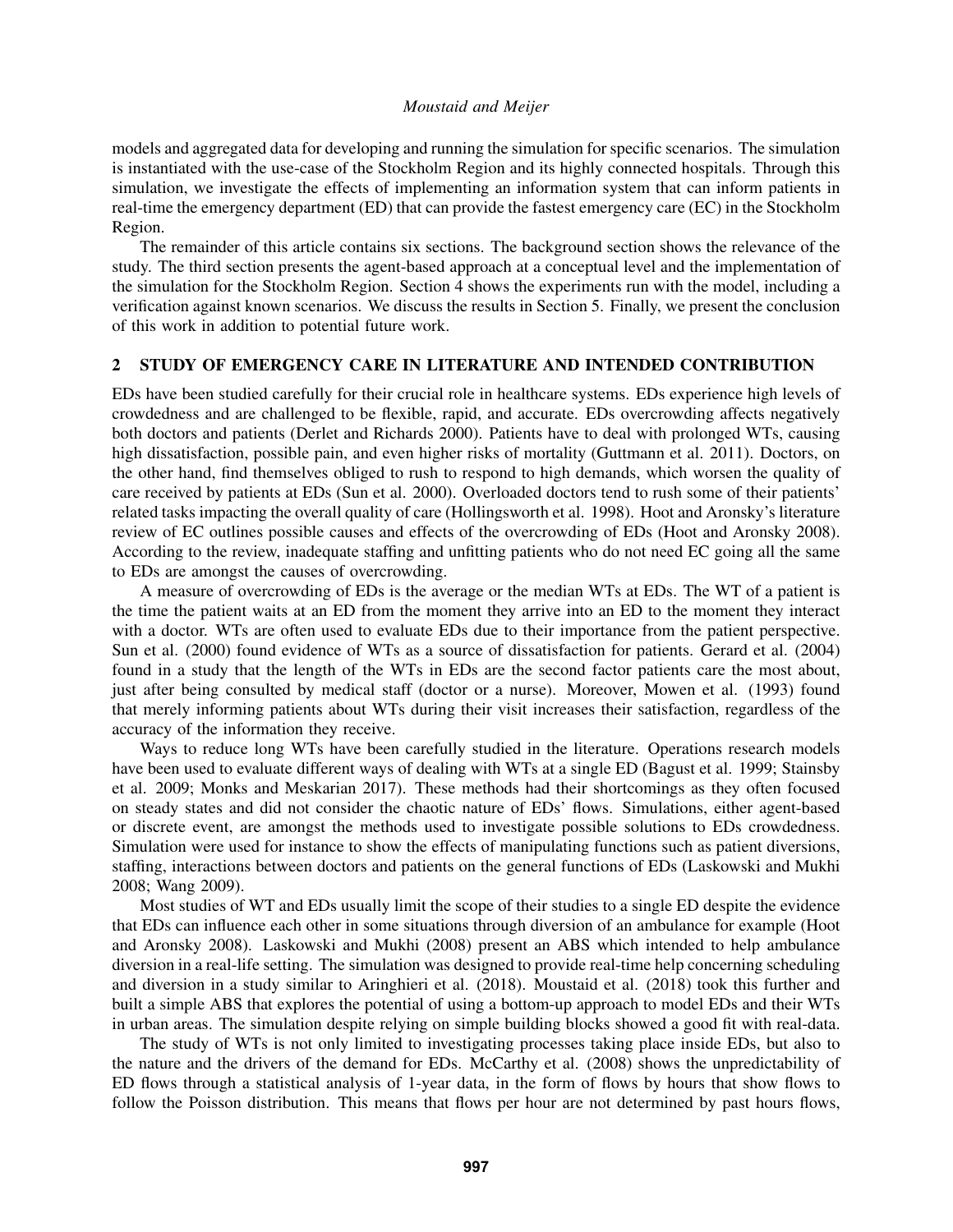which makes it harder for anyone to predict flows every hour based on recent observations. Patient flows can also be affected by seasonal factors as [Knowlton et al. \(2009\)](#page-11-11) found the number of visits to EDs in California as well as their severity has changed following a heat wave in 2006.

Some studies went further to investigate the characteristics of patients seeking care and the nature of their visits. [Suruda et al. \(2005\)](#page-11-12) found that insurance and other socioeconomic factors are significant to whether or not patients choose to go to an ED. When presented with the choice between multiple EDs as is the case often in urban areas, [Chen et al. \(2015\)](#page-10-6) show that distance contributes to the choice of an ED by patients. Distance alone cannot, however, explain that choice as [Brown et al. \(2015\)](#page-10-7) found that in some areas, some patients often drive to EDs that are not necessarily the closest to their location.

This paper intends to present a model that simulates the EDs in metropolitan areas as part of one englobing system. We see EDs as a complex system subject to phenomena such as emergence and adaptivity, and in which simple interactions and rules can be at the origin of considerable effects. By capturing relevant aspects that can affect WTs, we build an agent simulation that can show the effects of small changes in patient behaviors, or ED organization on the rest of the system. Through the manipulation of the simulation parameters, we test the effect of information sharing on WTs and the quality of care in multiple EDs at once. We use the Stockholm Region to showcase the model and its manipulation. The Stockholm Region is a metropolitan area where healthcare is centralized, and there is a multitude of choice for getting emergency care in the Region. An advantage of this approach, compared to previous literature of the study of WTs in EDs, is its ability to show the potential of dealing with crowdedness by manipulating processes and outside the boundaries of a single ED and seeing their effects over the EDs and the patients. The experiment with the use of information to choose EDs in metropolitan areas shows the potential of such a development to decrease WTs in EDs.

# 3 APPROACH

# 3.1 Emergency Care Provision as a Complex Adaptive System

Complex adaptive systems are characterized by their large number of components and their non-linear interactions. EC provision in metropolitan environments is a complex system as they are the space of interaction between patients, healthcare staff, ambulances, insurers, technology, and different rules and guidelines. Agent-based simulations are a very efficient tool to model such systems as they can represent these systems at a microscopic level allowing for the emergence of complexity and adaptivity from the interaction of the system components. Viewing EC provision as a complex adaptive system, the first step to model it is to define the scope of the simulation. The scope of this simulation model is limited to patients, doctors, and EDs. While other factors and agents can affect WTs, the simulation focuses solely on these three components. By limiting the scope in such a way, the simulation focused on the essentials; WTs, and quality of care. Patients are at the origin of the demand for care. Doctors are the clinical decision-makers. Finally, EDs are the place at which the care takes place and often have their modes of functioning. For the scope of this model, each of these three agents is characterized by its attributes as follows.

- Patients are characterized by their coordinates, symptoms, priority, and other descriptive proprieties.
- Doctors are characterized by their specialty, shift hours, and the ED in which they work.
- EDs are characterized by their location, resources (number of doctors), specialties and their queuing systems.

The simulation model can be described through the patient journey illustrated in Figure [1.](#page-3-0) The journey Figure [1](#page-3-0) presents the following.

- Patients are created through a patient creation model. The number of patients and the times of their appearance are determined through a definition of a demand scenario.
- Patients are given characteristics using models based mainly on data to mimic specific scenarios.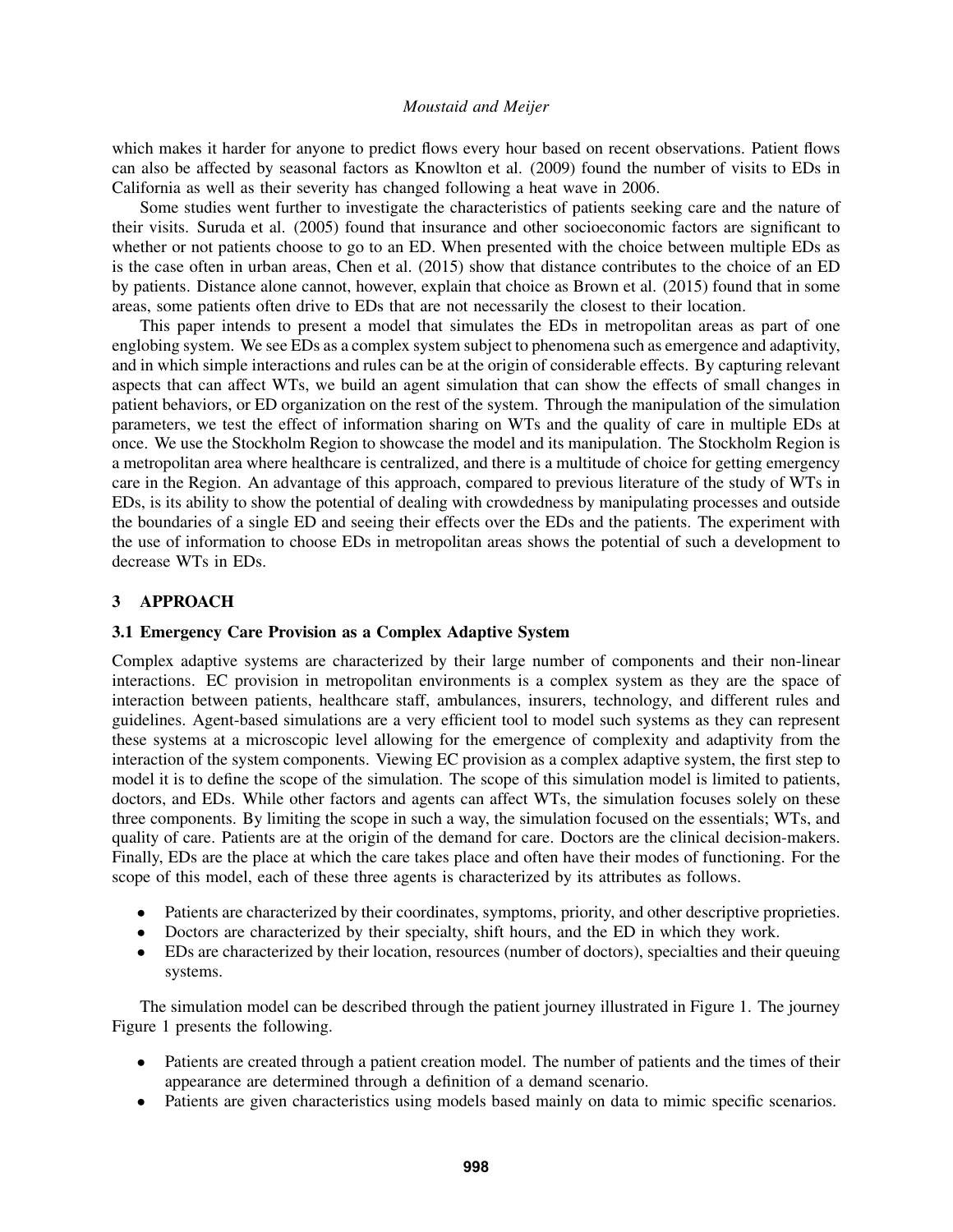- Patients with own characteristics choose an ED based on their characteristics and other information in their environment. The choice is made through a discrete choice model called the hospital assignment model.
- Patients check into a hospital after a transportation time. They find themselves in a queue depending, on their priority. Their priority is determined based on their symptoms. Patients then wait until a doctor meets them.
- A treatment time model determines the amount of time a doctor spends on a patient. The treatment time model describes the amount a doctor spends on a patient to be dependant on the patient injury, and the crowdedness in the ED. In such a way, patients who do not require advanced treatments, will get less treatment time in case the ED is crowded. This model is also a contribution of the paper, and it is explicitly detailed in the implementation Section [3.3.3.](#page-5-0) This model is a simple way of capturing the interaction that takes place between two of the agents in the simulation; doctors and patients.
- The patient is then out of the ED where they are going back home, to another care establishment, or a different department in the hospital.



<span id="page-3-0"></span>Figure 1: The simulation conceptual model.

The model simulates hence not only EDs, but also the demands and its origins, the assignment of an ED to a patient and the process that takes place in an ED for patients to get care. This conceptual model detailed description and implementation for the Region of Stockholm is further explained in Section [3.3.](#page-4-0)

# 3.2 Stockholm Region

Stockholm region is the most populated county in Sweden with about 2 million inhabitants living in 26 municipalities. Besides five major hospitals, there are numerous options to access care services. Such options include primary care centers, telemedicine options, telephone assistance, and specialty care. According to the Swedish National Board for Health and Welfare (Socialstyrelsen) reports, the five major hospitals (Danderyd Hospital, New Karolinska Hospital, St-Göran Capio, Södrasjukhuset, Huddinge Hospital) of the region provide most of the EC serving around 75-100.000 patients each year. While all the hospitals follow Stockholm Council County (SLL) directives for the provision of care, they have different sizes, capacities, processes, management styles, and ways of dealing with their patient flows. Stockholm Region has a very connected healthcare infrastructure characterized by the high exchange of flows of patients and information between the five hospitals. Stockholm region through annual evaluation reports provides a details account of the functioning of EC with often a high emphasis on the length of WTs, demographics, details of the demand for care, and the length of patients stays. We use these reports in combination with geographic and population data over the past years to implement, run, and verify the simulation.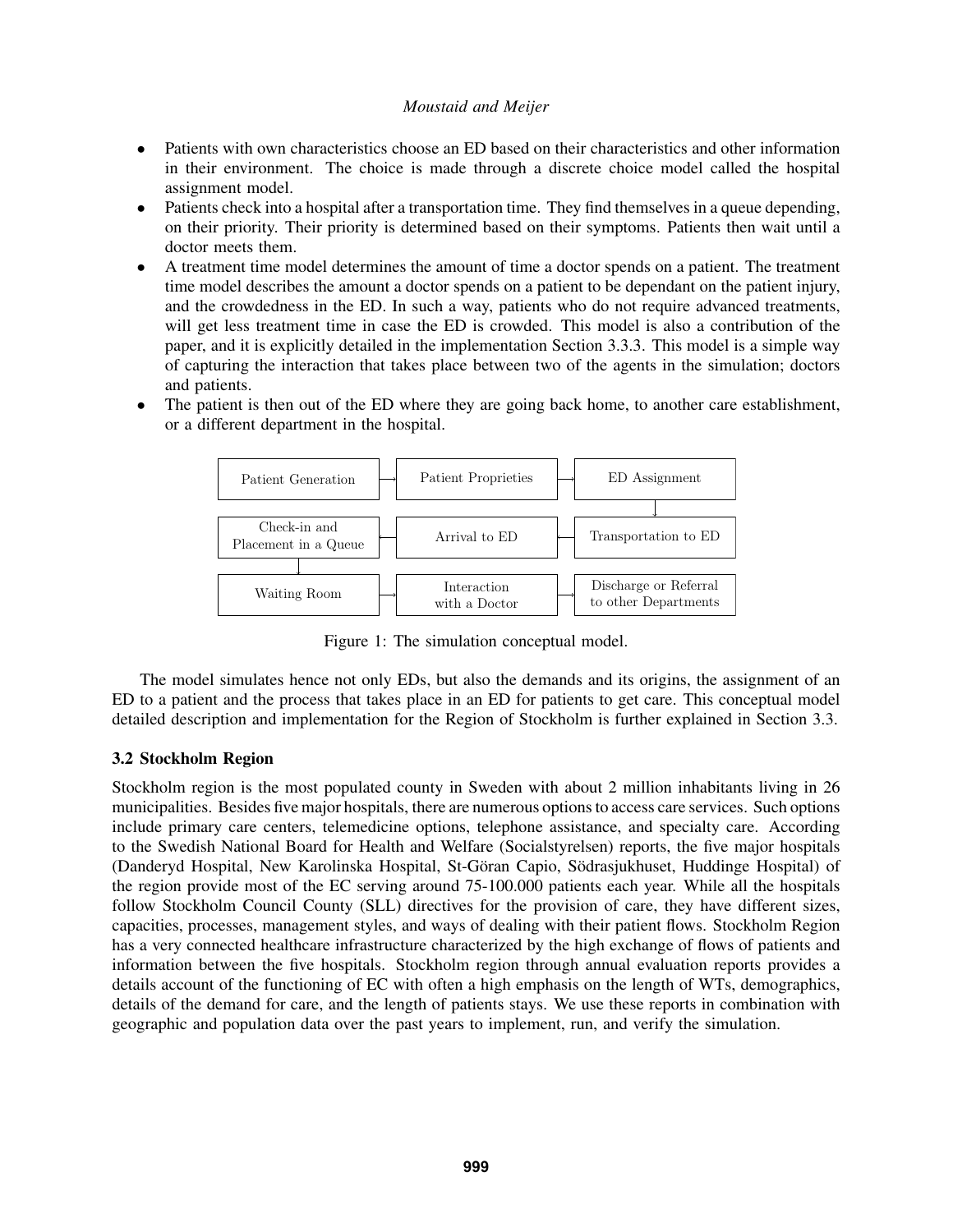## <span id="page-4-0"></span>3.3 Specification and Implementation of the Models

Through a set of equations describing the models Figure 1, we show the details of the models and the implementation for the Stockholm Region. As we experiment with different assignment models, their details are described in Section [4.](#page-7-0) The simulation is implemented in Matlab R2018a, and the implementation is tested and validated through unit testing of all its components and equations.

## 3.3.1 Patient Generation and Patient Proprieties

Generating a patient is a two-step process. First, we determine the number of patients to generate at each point in time; then we instantiate the patients with their characteristics. The average number of visits to major hospitals in Stockholm and its distribution has been studied in recent years [\(Ekelund et al. 2011\)](#page-10-8). We draw from those studies to build a realistic time distribution of the patients seeking EDs shown in Figure [2.](#page-4-1) Figure [2](#page-4-1) is based on [Stockholm County Council \(2013\)](#page-11-13) report. Let  $s_{\hat{h}}$  be the share of patients seeking EDs at the hour  $\hat{h}, \hat{h} \in \{0, 1, 2, ..., 23\}$ , and *N* be the total number of patients seeking emergency care for a day, the average number of patients per hour  $m_{\hat{h}}$  is then  $m_{\hat{h}} = N s_{\hat{h}}$ 



<span id="page-4-1"></span>Figure 2: Distribution of hourly demand in the Stockholm Region.

A multi-site study of [McCarthy et al. \(2008\)](#page-11-0) found the hourly arrivals to an ED to follow a Poisson distribution. As Poisson distribution is often used to simulate arrival rates, we assume this is also the case for Stockholm. Let *rpoiss* be a generator of random variables following a Poisson distribution, the number of patients appearing for each simulated hour  $\hat{h}$  is  $n_p(\hat{h})$  defined by  $n_p(\hat{h}) = r \text{poiss}(m_{\hat{h}})$ .

The choice of a random number generator instead of using a fixed average value is to provide the simulation with a more dynamic profile of demand. The exact minute each patient is created is a random minute within the time  $[\hat{h}, \hat{h} + 1)$  drawn from a uniform distribution.

To determine the coordinates of a created patient, first, the patient is assigned a municipality based on real population data. For this study, two municipalities (Norrtalje and Sodertalje) are not considered since most patients from these municipalities choose care centers other than the ones considered for this study [\(Stockholm County Council 2013\)](#page-11-13). Let *pop<sup>m</sup>* be the population of a given municipality *m* of the considered 24 municipalities of Stockholm Region ( $m \in \{1, 2, ..., 24\}$ ), a patient is affected a municipality *m* with the probability  $\frac{pop_m}{\sum_l pop_l}$ . For a patient *p*, the patient home municipality  $p_m$  is determined through a function  $p_m = \text{min}(po)$  where  $po = (\frac{pop_1}{\sum_l pop_l}, \frac{pop_l}{\sum_l pop_l})$ ∑*<sup>l</sup> pop<sup>l</sup>* ,..., *pop*24  $\frac{pop_24}{\sum_{l} pop_l}$  and *mun* is a random number generator for the discrete probability distribution  $P(X = i) = po_i$ , where  $po_i$  is the *i*<sup>th</sup> element of the vector *po*. The population data for each year is obtained through SCB (Sweden Statistics).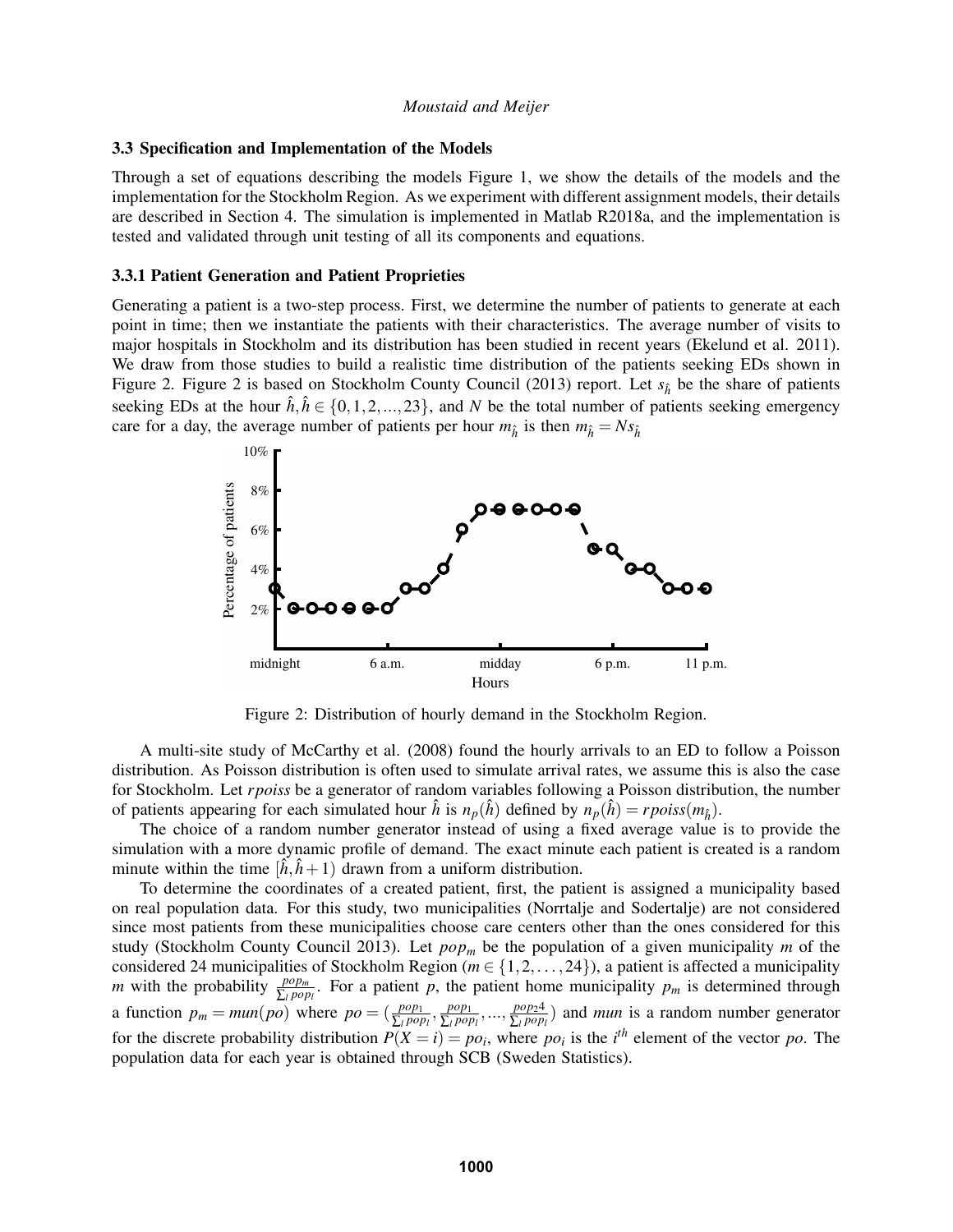Second, a latitude and a longitude in an inhabited area in that municipality are affected to the patient through a function *xy*. *xy* provides a random longitude and latitude in a habitable area within that municipality. Hence, the exact coordinates are then determined as follows  $(p_{lon}, p_{lat}) = xy(p_m)$ 

The patient  $p$  is affected a symptom  $p_s$ . We simplify the category of the injuries into two categories,  $p_s \in \{1,2\}$ , where 1 refers to extremely urgent conditions, while 2 refers to the rest of injuries. For the experiments run in Section [4,](#page-7-0) 6% of the patients are created with extremely urgent conditions. This is drawn from a Stockholm region report [Stockholm County Council \(2013\).](#page-11-13) It is important to note that the process of affecting a geographical location to patients relies on the assumption the all the demand originates from populated areas.

## 3.3.2 Hospital Processes and Doctor Assignment

The five major hospitals in Stockholm, Dandyred Sjukhus (DS), New Karolinska Solna (NKS), St-Goran Hospital (St-Goran), Sodrasjukhuset (SoS) and Karolinska Huddinge (KH) are referred to as hospital 1,2,3,4, and 5, in the same order indexed by the variable  $h \in \{1, 2, 3, 4, 5\}.$ 

The hospitals are created based on historical data profiles. The hospitals, and hence their EDs, have a geographical location consisting of its coordinates (*hlong*,*hlat*). Furthermore, each ED is given a dynamic capacity defined by several active doctors per hour, as shown in Figure [3.](#page-5-1) Figure [3](#page-5-1) is based on [Stockholm](#page-11-13) [County Council \(2013\)](#page-11-13) reports. Each doctor is characterized by their active shift hours. The doctor shifts are created in such a way that the simulated number of doctors active per hour corresponds to the average doctors active per hour counted over the year 2013 [\(Stockholm County Council 2013\)](#page-11-13).



<span id="page-5-1"></span>Figure 3: Hourly staffing of different EDs in the Stockholm area.

Upon the ED arrival, the patient is placed in a queue, depending on their priority. The ED is composed of two priority queues, high priority, and low priority. This is rather a simplification as ED queues are often composed of more than the two. This simplification allows distinguishing priority 1 as the major priority often for trauma and life-threatening conditions, while 2 is for the rest of injuries. We assume that all doctors can treat all conditions. The process of assigning a patient to a doctor in all the EDs is as follows. If a doctor is free, they are assigned the next patient in the high priority queue. If there are no patients in that queue, they take the patient that waited longest in the low priority queue.

#### <span id="page-5-0"></span>3.3.3 Treatment Times Model

We define the treatment time as the total amount of time spent by a doctor on a patient, including all the tasks related to that specific patient. We propose the model equation [\(1\)](#page-6-0). We assume that the treatment time of a patient decreases when an ED crowdedness reaches a certain threshold. This model is in line with studies that concluded the adverse effects of crowdedness on the quality of care. [McCarthy et al. \(2014\)](#page-11-14)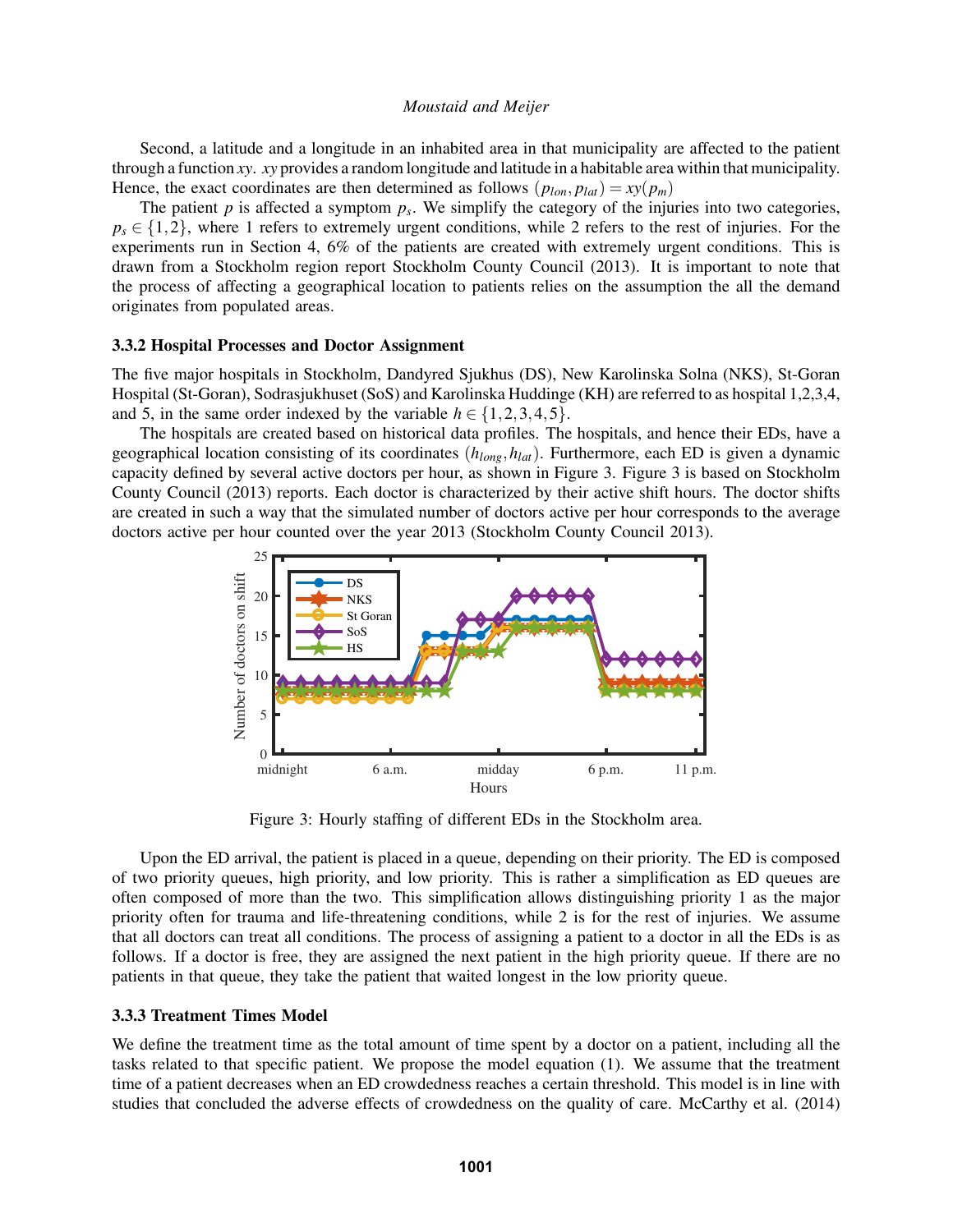mention crowdedness as a possible reason for doctors to rush the execution of their tasks. The reduction of the time spent on a patient is often due to doctors moving on fast to a patient awaiting care, reducing tasks such as documentation or communication with other healthcare staff. The proposed model in equation [\(1\)](#page-6-0) decreases explicitly the treatment time a patient gets when the number of patients awaiting care is bigger than the number of doctors on shift. The details of the model are as follows. Let *h* be an ED, *p* a patient, and *t* a time step.

- $p_p$  is defined as the patient's priority, where  $p_p \in \{1,2\}$ . 1 refers to a high priority and, 2 refers to a low priority.
- $d_h(t)$  is defined as the number of doctors on shift and active at the ED  $h$  at time  $t$ .
- $w_h(t)$  is defined as the number of patients waiting for treatment at the ED  $h$  at time  $t$ .
- $k_h$  is a control factor that controls the steepness of the decrease in treatment times. This parameter depends on each ED to allow different EDs to have profiles of treatment times variations.
- Let  $T_h$  be the treatment time under non-crowded conditions, i.e., when the doctor is not under a high stress of demand. *Tmin* is the absolute minimum amount of time a doctor spends on a patient.

Given these parameters, the model used for estimating the treatment time is defined through the function *tt* as follows.

<span id="page-6-0"></span>
$$
tt(p,h,t) = \begin{cases} T_h & \text{if } w_h(t) \le d_h(t) \text{ or } p_p = 1\\ \max\{T_{min}, 2T_h(1 - \frac{1}{1 - e^{-k_h(w_h(t) - d_h(t))}}\} & \text{otherwise} \end{cases}
$$
(1)

Figure [4](#page-6-1) shows the plot of that curve for different values of  $k_h = 0.02$ . Figure 4 is based on the theoretical model equation [\(1\)](#page-6-0). The model can be explained in the following terms.

- A patient with a high priority (i.e.  $p_p = 1$ ) will always get a normal treatment time that is  $T_h$ .
- If the patient does not have a high priority, two cases emerge. 1) If the number of patients is below the number of doctors on shift, the patient can expect a full regular treatment. 2) If the number of patients in the waiting room exceeds the number of doctors on shift. The patient treatment time will be decreased depending on the total number of patients in the waiting room and the available resources at the hospital. The steepness of the decrease depends on the ED; this is modeled through the parameter  $k_h$ . A high  $k_h$  means that the treatment times will decrease at a faster rate depending on the queue size.



<span id="page-6-1"></span>Figure 4: Time spent by a doctor on a patient as a function of the number of patients awaiting care,  $k_h = 0.02$ .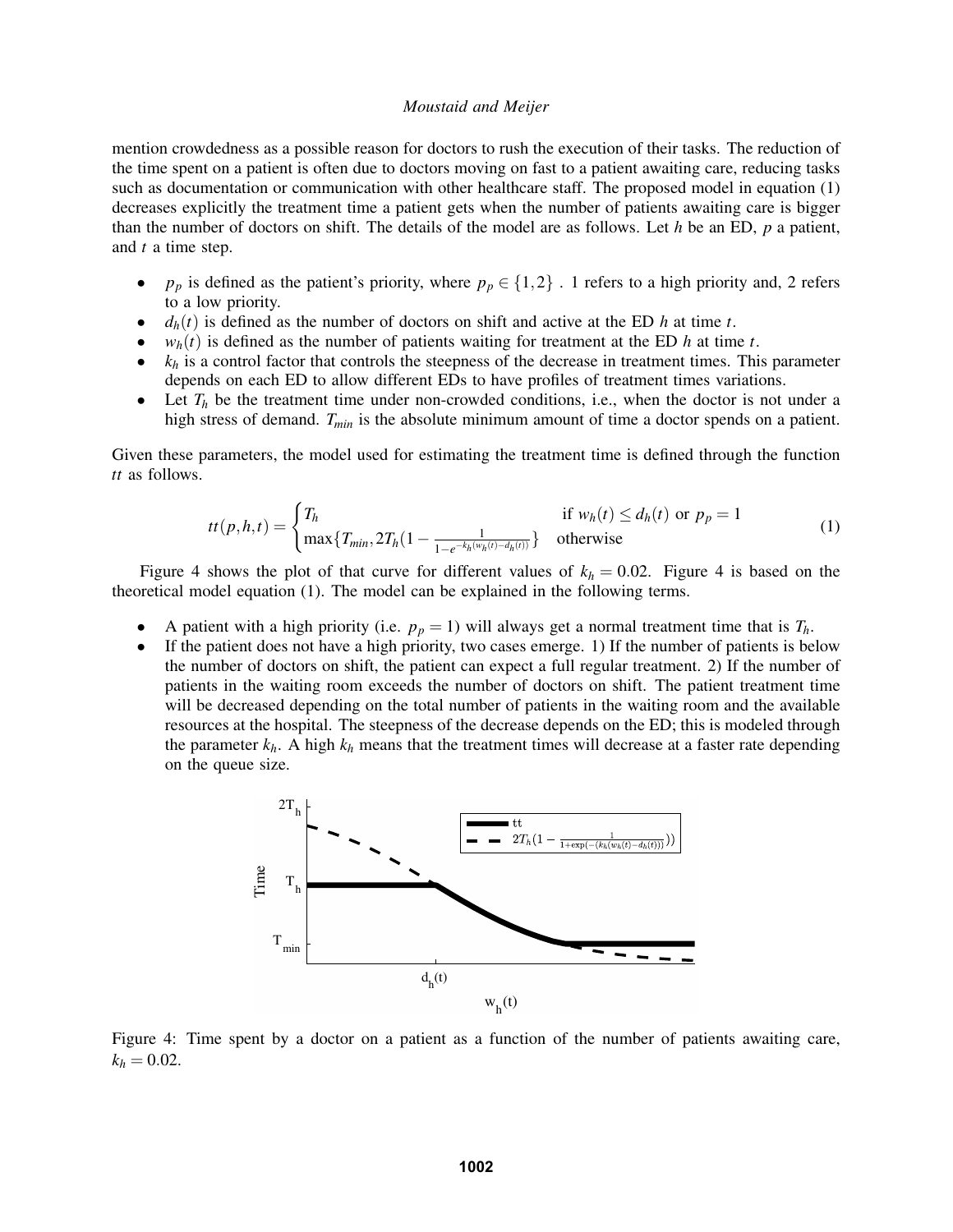In order to experiment with the model, we need to provide values to the independent model parameters, namely,  $T_h$ ,  $T_{min}$  and  $k_h$ . To have realistic times, we rely on previous observational studies that showed that the median time spent on a patient is about 90 minutes, where 25% of that time is used for direct interaction (Füchtbauer et al. 2013). We set that as the minimal treatment time. Hence,  $T_h = 90$  minutes and  $T_{min} = \frac{T_h}{4}$ . The resulting range of treatment time is then about 67 minutes. It is important to note that the treatment time is different from the length of stay of a patient. The treatment time is rather the amount of time a doctor spends on tasks related to the patient. This simplification allows representing the interaction between doctors and patients without details that are not necessary for the scope of this study.

Finally, the parameter *k* values were given the values,  $k = k_{1 \leq h \leq 5} = (0.11, 0.11, 0.8, 0.06, 0.11)$ . These values were the result of a calibration that was done for each hospital individually based on demand for the year 2013 [\(Stockholm County Council 2013\)](#page-11-13).

# <span id="page-7-0"></span>4 EXPERIMENTS AND RESULTS

In this section, we experiment with different scenarios using the Stockholm Region data. The first experiment intends to verify the simulation against real historical data. The second experiment shows a different hospital assignment model that relies on information to patients and its effects on WT and on treatment times. The time unit of the simulation is 1 minute. Each simulation run consists of 15 days of simulation.

## 4.1 Validation Experiment: Realistic ED assignment Model

To validate the simulation, we compare its results to a known realistic scenario. In order to have a realistic scenario, we use a data-based hospital assignment model. In fact, [Stockholm County Council \(2013\)](#page-11-13) shows a significant difference between the municipality of the origin of the patient and the hospital they chose for getting emergency care. We build a fraction origin-destination (OD) matrix based on the results of the report. Let B be the matrix of size (24,5). *Bm*,*<sup>h</sup>* denotes the proportion of the patients from municipality *m* who choose to go to ED *h* on average. Let  $p_h$  be the ED chosen by a patient  $p$ .  $p_h$  is defined by equation [\(2\)](#page-7-1).  $B_{p_m}$  is the row  $p_m$  of the  $O-D$  matrix *B*,  $p_m$  is the municipality of the patient. *randha* is a random number generator for the discrete probability distribution  $P(X = i) = B_{p_m,i}$ .

<span id="page-7-1"></span>
$$
p_h = randha(B_{p_m})\tag{2}
$$

This random choice model mimics the choice of patients to EDs, and the randomization allows for dynamism in the simulation. The travel time to the hospital is then computed as proportional to the distance between the patient coordinates and the hospital coordinates.

The validation experiment uses population data and demand data for 3 years 2013-2015 [\(Socialstyrelsen](#page-11-15) [2015\)](#page-11-15). Each scenario is defined by the average daily demand over a year, and the population distribution of that year. Each of the three scenarios is simulated for 20 times. The resulted WTs of the simulation that are taken into consideration for drawing the results are the last five days of simulation (the total number of simulated visits used to draw the conclusions presented hereafter is 348.409 simulated visits). Figure [5](#page-8-0) shows a boxplot of patients WTs for each hospital for each of the scenarios simulated. The bottom and top edges of the box indicate the 25th and 75th percentiles of WTs for all patients, and the dashed lines show the extent of the results.

In-line with [Sargent \(2013\),](#page-11-16) the boxplot Figure [5](#page-8-0) is used as a validation. It shows a way to see the simulated WTs against the real median WTs for each year. The results show a good fit against the data. The boxplot presents a considerable variation of WTs patient to patient. The general tendency that the hospital 3 is best at dealing with WT, the hospitals 1, 2 and 5 are generally performing within the same intervals, and the hospital 4 having longer WTs is the same tendency that is observed in EDs reports in Stockholm [\(Socialstyrelsen 2015\)](#page-11-15). This model validity can be further verified if highly granular real-data of visits in the Stockholm Region is made available in the future.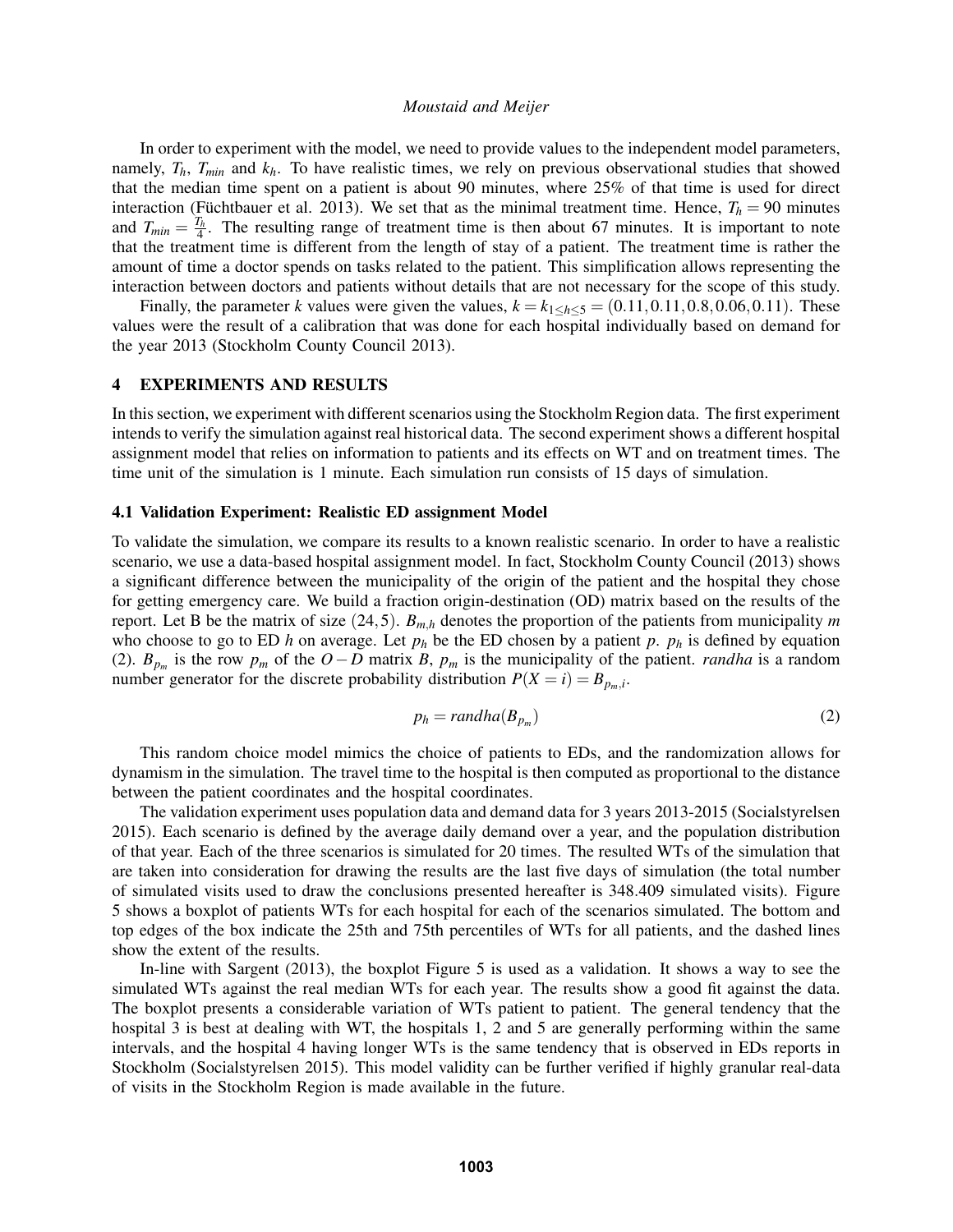

<span id="page-8-0"></span>Figure 5: Boxplot of the simulation waiting times compared to real data.

## 4.1.1 Experiment 2: Informed Choice Model

In this experiment, we show the effects of a different way of choosing an ED on WTs. This experiment relies on the fact that information available to patients increases the visibility of EDs and their status. Patients or patients transportation can by the use of information make a better choice of ED in order to meet a doctor in the best delays. The experiment is set up as follows. A portion of the patients can choose the hospital that can provide the fastest patient contact with a doctor. To achieve this, the expected WT at the time  $t$ , at the hospital  $h$ , are approximated by equation [\(3\)](#page-8-1).

<span id="page-8-1"></span>
$$
WT(h,t) = \frac{w_h(t)T_h}{d_h(t)} + \sum_p \frac{tt(p,h,t)}{d_h(t)}
$$
\n
$$
(3)
$$

The first term in equation [\(3\)](#page-8-1) is the expected WT based on the number of patients in the queue waiting to meet a doctor;  $w_h(t)$ , over the expected service rate  $\frac{d_h(t)}{T_h}$ . The second term is the average amount of time left for treatment at the time *t* , at the same ED. Combining with transportation time from the patient location to the hospital in question  $transTime(p, h, t)$ , the model for this experiment becomes the following:

<span id="page-8-2"></span>
$$
p_h(t) = argmin(transTime(p, h, t) + \frac{w_h(t)T_h}{d_h(t)} + \sum_p \frac{tt(p, h, t)}{d_h(t)})_{h \in \{1, 2, 3, 4, 5\}}.
$$
 (4)

Where *argmin*( $f(x)$ )<sub>*x*∈*X*</sub> is the function that returns *x* that minimizes the value  $f(x)$  over the set *X*.

Figure [6](#page-9-1) shows the results of the simulation for different scenarios of the use of this model. The parameter  $\alpha$  represents a compliance rate, i.e., the percentage of patients whose hospital assignment model is Equation [4.](#page-8-2) The rest of patients relies on the previous model (equation [\(2\)](#page-7-1)). The results in Figure [6](#page-9-1) show that beyond the point 50% compliance rate, there are no difference in the results. The WTs decrease mainly for hospital 4 and 1 but they also increase slightly for hospitals 3 and 5 while hospital 2 WTs remain the same. The reduction overall all the system given this assignment model, is 7%. These difference are statistically significant using an unpaired t-test to compare average WTs when  $\alpha = 0$  (corresponding to no use of information, i.e., choice model equation [\(2\)](#page-7-1)) and  $\alpha = 1$  (corresponding to all patient using information , i.e., equation [\(4\)](#page-8-2)) for each hospital and for the system overall, with a level of significance of 0.05.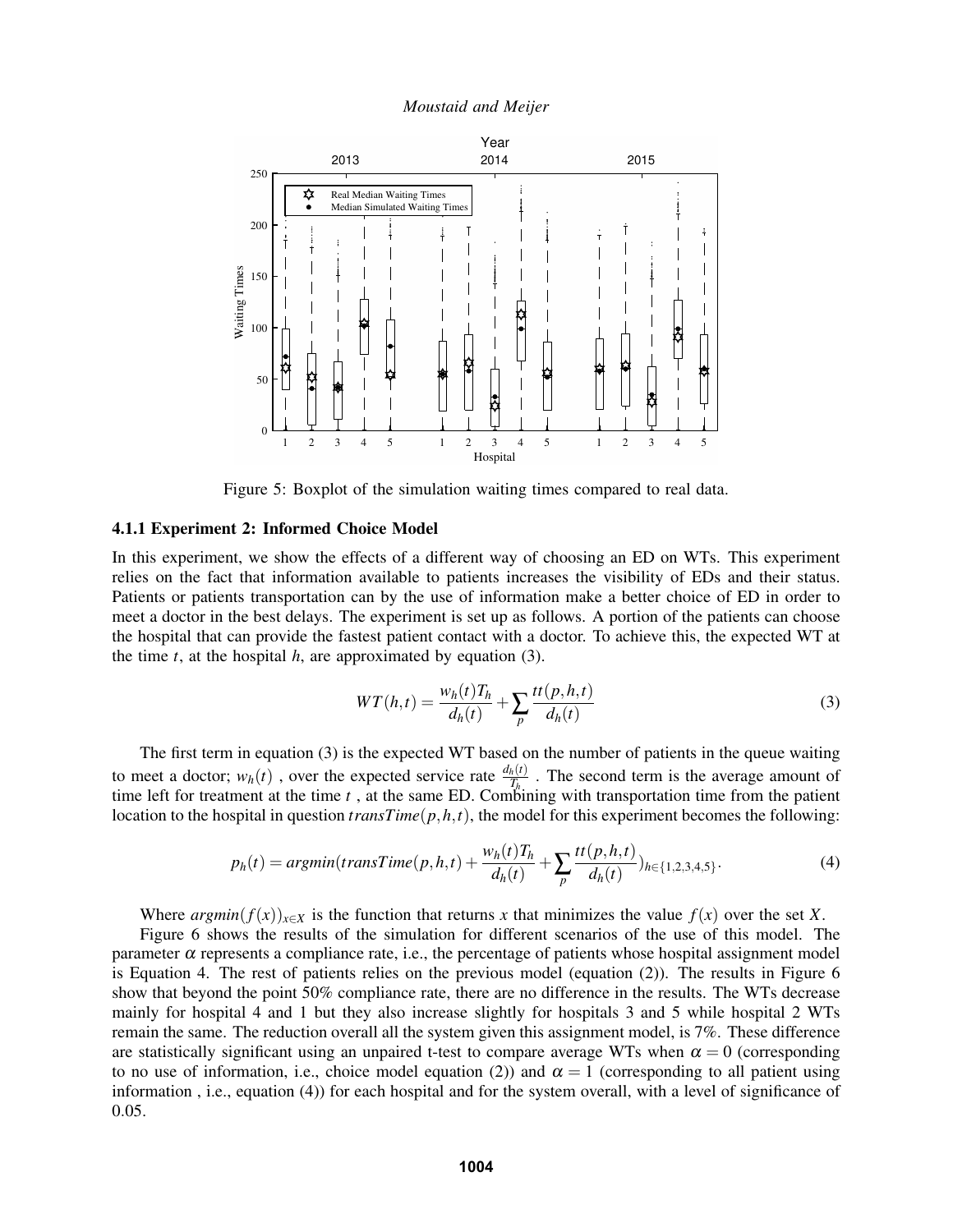Performing the same analysis for treatment times shows that the average treatment times improve for the hospitals 1,2,4, and 5. This shows that a new distribution of patients, while it might not always decrease WTs, can affect the quality of care received at the EDs. Doctors with fewer patients waiting will spend more time with patients they are treating, hence having a minimal effect on WTs, but a strong positive effect on the patient-doctor time and minimizing the doctors' overload. The increase in treatment times is not observed for hospital 3. Further analysis of hospital 3 shows that under the informed choice model, the demand increases in hospital 3, resulting in longer queues, ultimately resulting in lower treatment times.



<span id="page-9-1"></span>Figure 6: Average waiting time per hospital (ED) given different compliance rates.

# <span id="page-9-0"></span>5 DISCUSSION

The proposed simulation shows the plausibility of representing the provision of emergency care in a metropolitan area using an ABS and a set of simple low-dimensional data-based and theory-based models representing the way patients appear, choose an ED, and interact with doctors. The simulation, while it intended to represent the real system and through the use of realistic data provided plausible scenarios, does not represent a one-to-one relationship to the system it is representing. The model equation [\(1\)](#page-6-0) over-simplifies processes taking place inside EDs. It however succeeded in capturing the dynamic relationship between crowdedness and treatment times relying on very few parameters. Figure [5](#page-8-0) shows that the simulation results follow the same pattern that is seen in real data over the past years. The use of this validation method is acceptable as it is very unlikely for a simulation of such complex system to produce data that are exactly or to a statistical level of significance comparable to the real system data [\(Kleindorfer et al. 1998\)](#page-11-17).

The second experiment investigated the effect of having a different model for the choice of an ED. The experiment showed that if patients choose the ED that provides the fastest contact with a doctor, then, average WTs will decrease while increasing the average treatment time that patients get. However, these improvements are not uniform over all the agents and subsystems of the system, as shown by the hospitals specific analysis (Figure [6\)](#page-9-1). The improvements at the EDs are different as some gain in fact in a reduction of WTs, while others gain more in increasing average treatment times.

Practically, the results also show that if one is to implement such an information system in a real-world environment, it is enough if one out of every two patients use it as no significant effect take place beyond that point. Today, only ambulances are aware of the status of crowdedness at EDs often through communication with ED staff. Since the ambulance transportation represents a small proportion of all transportation to ED today in cities, informing ambulances only is not going to reach optimal distribution of patients around all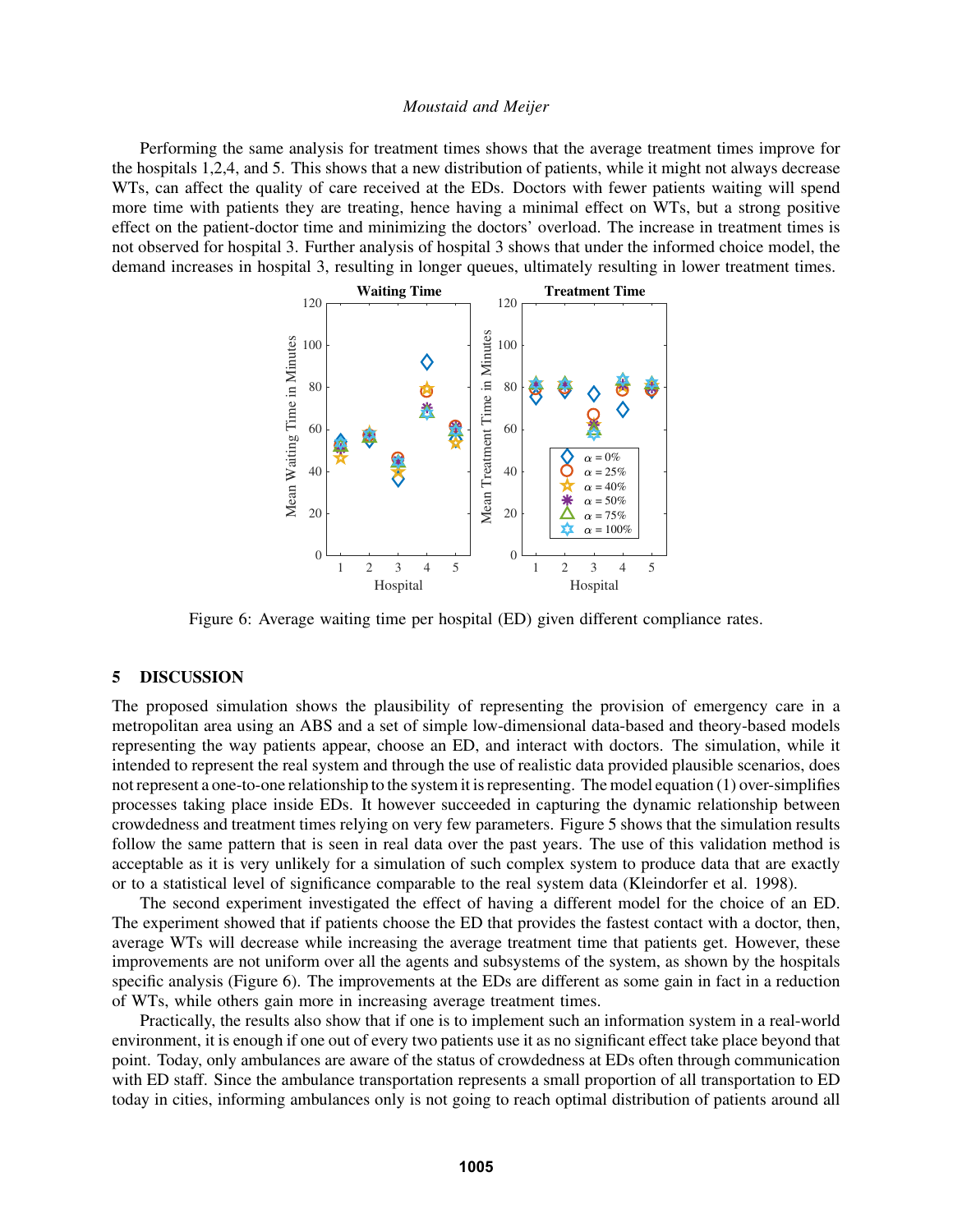the city EDs. For ED management, this means that information sharing on WTs can benefit the patients by showing them in real-time the best choice for getting EC. The results show a possible decrease in WTs, which is a major source for dissatisfaction for patients and at the origin of possible complications and decrease in quality of care.

# 6 CONCLUSION AND FUTURE WORK

This study showed a transparent development and implementation of a verifiable agent-based model that simulates metropolitan EC as the interaction of three agents; patients, doctors, and hospitals. The simulation relied on low-dimensional models of interaction defining treatment times, choice of EDs and doctor's assignment. The implementation of the Stockholm Region use case showed results that follow the same patterns seen in the real data. Furthermore, the simulation approach showed that the patient choice of an ED could affect WTs and treatment times in a significant way. The experiment showed that the provision of information on WTs to patients could redistribute flows. The resulted redistribution could improve the overall WTs, increase patients' treatment times and quality of care or a combination of both. The resulted changes are not uniform over patients, doctors, or hospitals.

Further work with the model can focus on providing a more detailed model for the hospital functioning, as it was simplified in this work. Details can categorize doctors into specialties as it is often the case (medicine, trauma, infection, and orthopedics, for example) and can include more queues than two. Computational integration of the current simulation with the already existing simulations for different EDs can improve this model representation of operations in EDs. This development can see the effects of some local changes in specific EDs on the overall system. From patients or doctor's perspective, using elements of participatory simulation or gaming can make the simulation more realistic in including real human and social behavior into simulations, but it can also make scientific methods such as simulations available to a broader audience and within the healthcare planning community specifically.

# **REFERENCES**

- <span id="page-10-5"></span>Aringhieri, R., S. Bocca, L. Casciaro, and D. Duma. 2018. "A Simulation and Online Optimization Approach for the Real-time Management of Ambulances". In *Proceedings of the 2018 Winter Simulation Conference*, edited by M. Rabe, A. A. Juan, N. Mustafee, A. Skoogh, S. Jain, and B. Johansson, 2554–2565. Piscataway, New Jersey: The Institute of Electrical and Electronics Engineers, Inc. .
- <span id="page-10-4"></span>Bagust, A., M. Place, and J. W. Posnett. 1999. "Dynamics of Bed Use in Accommodating Emergency Admissions: Stochastic Simulation Model". *BMJ* 319(7203):155–158.
- <span id="page-10-1"></span>Batty, M. 2013. *The New Science of Cities*. Cambridge, Massachusetts: MIT Press.
- <span id="page-10-7"></span>Brown, A. M., S. L. Decker, and F. W. Selck. 2015. "Emergency Department Visits and Proximity to Patients' Residences, 2009-2010". Technical report, US Department of Health and Human Services, Centers for Disease Control and Prevention, National Center for Health Statistics.
- <span id="page-10-0"></span>Carey, G., E. Malbon, N. Carey, A. Joyce, B. Crammond, and A. Carey. 2015. "Systems Science and Systems Thinking for Public Health: a Systematic Review of the Field". *BMJ* 5(12):e009002.
- <span id="page-10-6"></span>Chen, B. K., J. Hibbert, X. Cheng, and K. Bennett. 2015. "Travel Distance and Sociodemographic Correlates of Potentially Avoidable Emergency Department Visits in California, 2006–2010: an Observational Study". *International Journal for Equity in Health* 14(1):30.
- <span id="page-10-2"></span>Derlet, R. W., and J. R. Richards. 2000. "Overcrowding in the Nation's Emergency Departments: Complex Causes and Disturbing Effects". *Annals of Emergency Medicine* 35(1):63–68.
- <span id="page-10-8"></span>Ekelund, U., L. Kurland, F. Eklund, P. Torkki, A. Letterstål, P. Lindmarker, and M. Castrén. 2011. "Patient Throughput Times and Inflow Patterns in Swedish Emergency Departments. A Basis for ANSWER, A National SWedish Emergency Registry". *Scandinavian Journal of Trauma, Resuscitation and Emergency Medicine* 19(1):37.
- <span id="page-10-9"></span>Füchtbauer, L. M., B. Nørgaard, and C. B. Mogensen. 2013. "Emergency Department Physicians Spend only 25% of their Working Time on Direct Patient Care". *Danish Medical Journal* 60(1):A4558.
- <span id="page-10-3"></span>Gerard, K., V. Lattimer, J. Turnbull, H. Smith, S. George, S. Brailsford, and S. Maslin-Prothero. 2004. "Reviewing Emergency Care Systems 2: Measuring Patient Preferences using a Discrete Choice Experiment". *Emergency Medicine Journal* 21(6):692–697.